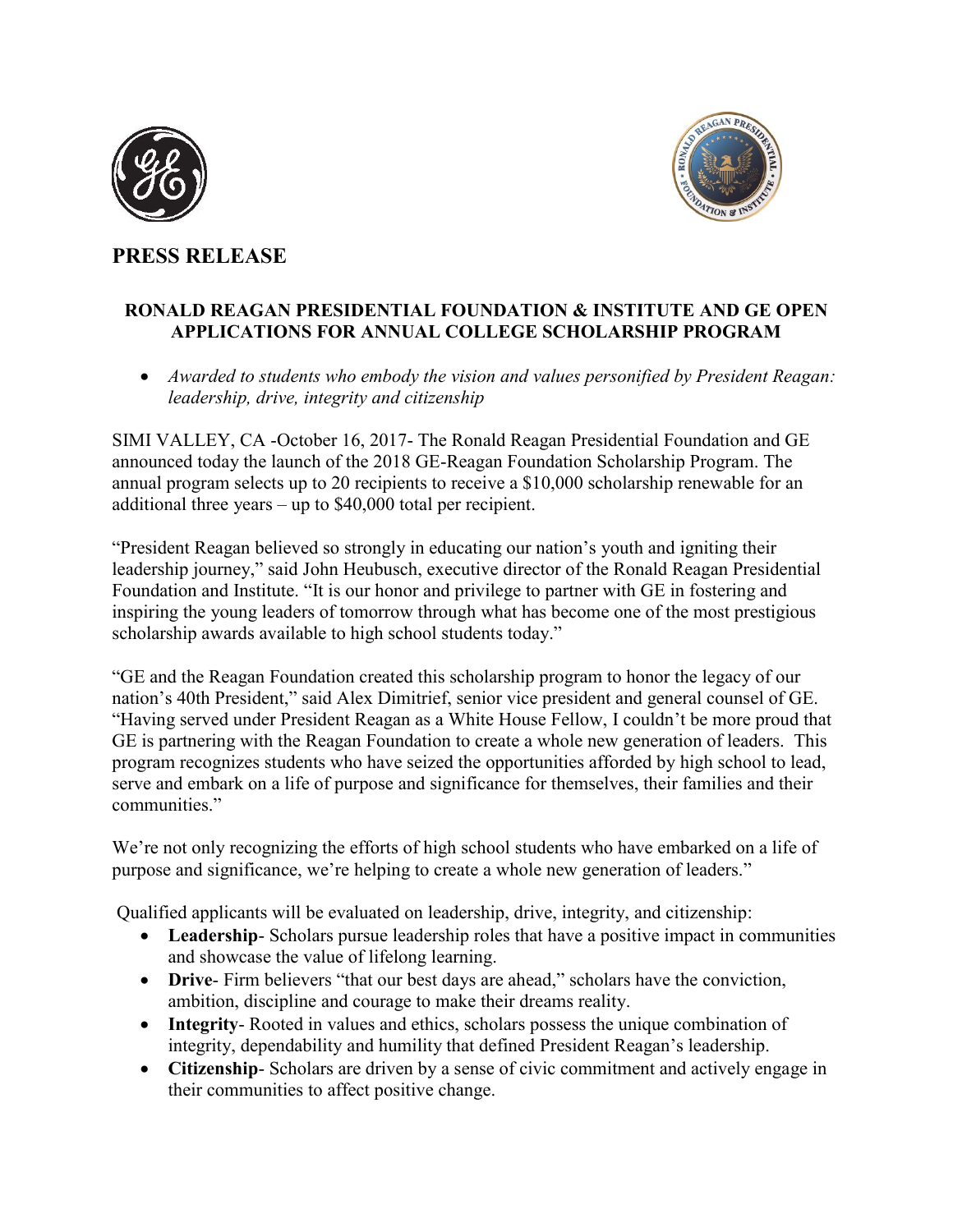The GE Reagan Foundation Scholarship Program launched in 2011 to provide four-year college scholarships to deserving students who embody the vision and values personified by President Reagan. Scholarships will be applied to student tuition and on-campus room and board while the recipient is pursuing a bachelor's degree at an accredited U.S. college or university. Nearly 140 student leaders who are attending or have attended 79 different colleges in the United States have received this award.

From 1954 through 1962, Ronald Reagan worked for GE as host of a weekly television series, *General Electric Theater*, and traveled as a GE spokesman to 139 GE plants meeting more than 250,000 employees. As part of each episode, Reagan highlighted the work of these employees by promoting GE products like automatic dishwashers and electric can openers, products that were transforming American homes with the era's emerging technologies. Reagan punctuated each spot with GE's tag line at the time: "Progress is Our Most Important Product."

Today, GE employs more than 130,000 American workers. Consistently lauded by outside sources such as *BusinessWeek* and *FORTUNE* magazines for principles considered core to President Reagan himself, GE has been ranked among the world's best companies for leaders, as one of *Fast Company's* most innovative, and as one of *GI Jobs* magazine's top military friendly employers while consistently scoring well as one of the best places to launch a career.

The Ronald Reagan Presidential Foundation and Institute is a non-profit, non-partisan organization dedicated to the preservation and promotion of the legacy of Ronald Reagan and his timeless principles of individual liberty, economic opportunity, global democracy, and national pride. The Foundation also supports a scholarship program for graduates of Ventura County, Calif., high schools. More information about both programs is available at [www.reaganfoundation.org/scholarships.](http://www.reaganfoundation.org/scholarships)

Qualified candidates may apply online between October 16, 2017 and January 4, 2018. To be considered for this award, candidates must complete the secure online application, in its entirety, prior to the deadline. Semifinalists must be nominated by a community leader, such as a high school principal, elected official or nonprofit executive.

In addition to being recognized at an awards ceremony in summer 2018, recipients remain engaged with the Foundation during and after college, and are supported with programming and other resources.

For more information on application requirements and a link to the application please visit: Facebook:<http://www.facebook.com/gereaganscholarships>

###

### **About The Ronald Reagan Presidential Foundation and Institute:**

The Ronald Reagan Presidential Foundation and Institute (RRPFI) is a non-profit, non-partisan organization dedicated to the promotion of the legacy of Ronald Reagan and his timeless principles of individual liberty, economic opportunity, global democracy, and national pride. It sustains the Ronald Reagan Presidential Library and Museum, the Ronald Reagan Institute, the